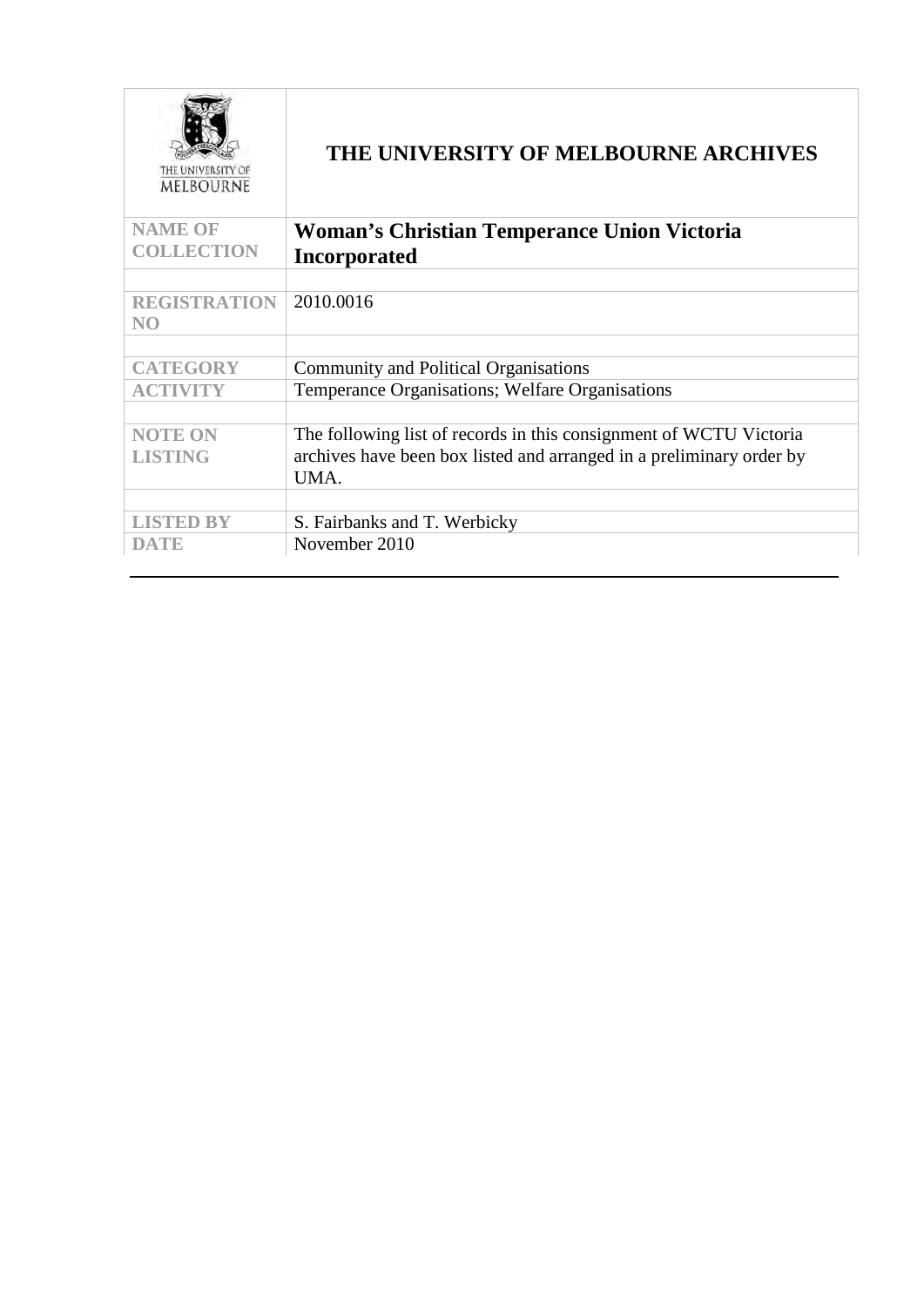| <b>Box</b> | <b>Item</b>    | <b>Description</b> | Jate |
|------------|----------------|--------------------|------|
| <b>No</b>  | N <sub>0</sub> |                    |      |

|                | <b>Woman's Christian Temperance Union Vic.</b>                                                        |                                   |
|----------------|-------------------------------------------------------------------------------------------------------|-----------------------------------|
|                | Inc.                                                                                                  |                                   |
|                |                                                                                                       |                                   |
| $\mathbf{1}$   | Attendance Roll, Executive, Finance and State<br><b>Convention Committees</b>                         | 10 Apr 1990-13<br>Aug 1991        |
| $\mathbf{1}$   | Attendance Roll, Executive, Finance and State<br><b>Convention Committees</b>                         | 6 Sept 1991-10<br>Sept 1993       |
| $\mathbf{1}$   | Attendance Roll, Executive, Finance and State<br><b>Convention Committees</b>                         | 14 Sept 1993-13<br>May 1997       |
| 1              | Attendance Roll, Executive, Finance and State<br><b>Convention Committees</b>                         | 13 May 1997-22<br><b>Mar 2002</b> |
| 1              | <b>Education Committee Minutes</b>                                                                    | 8 Jul 1982-15<br>Sept 2000        |
| 3              | <b>Education Committee Minutes</b>                                                                    | 10 Apr 2001-12<br>Aug 2003        |
|                | Includes copy of Drug Education Report                                                                |                                   |
| $\overline{2}$ | Minutes and Reports of Conventions                                                                    | 1894-2003                         |
|                | Thirty seven volumes                                                                                  |                                   |
| 3              | <b>Finance Committee Minutes</b>                                                                      | 5 May 1989-24<br><b>Nov 2000</b>  |
| $\overline{4}$ | <b>Finance Committee Minutes</b>                                                                      | 2 Feb 2001-22<br><b>Mar 2002</b>  |
|                |                                                                                                       |                                   |
| $\overline{4}$ | <b>WCTU Finance 2001</b><br>One volume                                                                |                                   |
| $\overline{4}$ | <b>WCTU National Education Funds Income and</b><br>Expenditure                                        | 1951-1966                         |
|                | [Includes other Funds]                                                                                |                                   |
| $\overline{4}$ | WCTU of Victoria. Expansion of Enlightenment<br><b>Expenses</b>                                       | 1948-1955                         |
| $\overline{4}$ | WCTU Cash Book 1978                                                                                   | 1977-1978                         |
| $\overline{4}$ | National WCTU of Australia. Statement of Receipts and<br>Payments for the three years 1966-1969       | 1969                              |
| 4              | <b>WCTU Property Fund Ledger</b>                                                                      | 1959-1977                         |
|                | Includes Property Fund, Literature, Income from other<br>Unions, Salaries and other financial matters |                                   |
| 5              | WCTU State Annual Convention Minute Book 1973-<br>1996                                                | 20-22 Mar 1973<br>to 18 Mar 1996  |
| 5              | <b>WCTU State Annual Convention Minute Book</b>                                                       | 18-19 Mar 1997                    |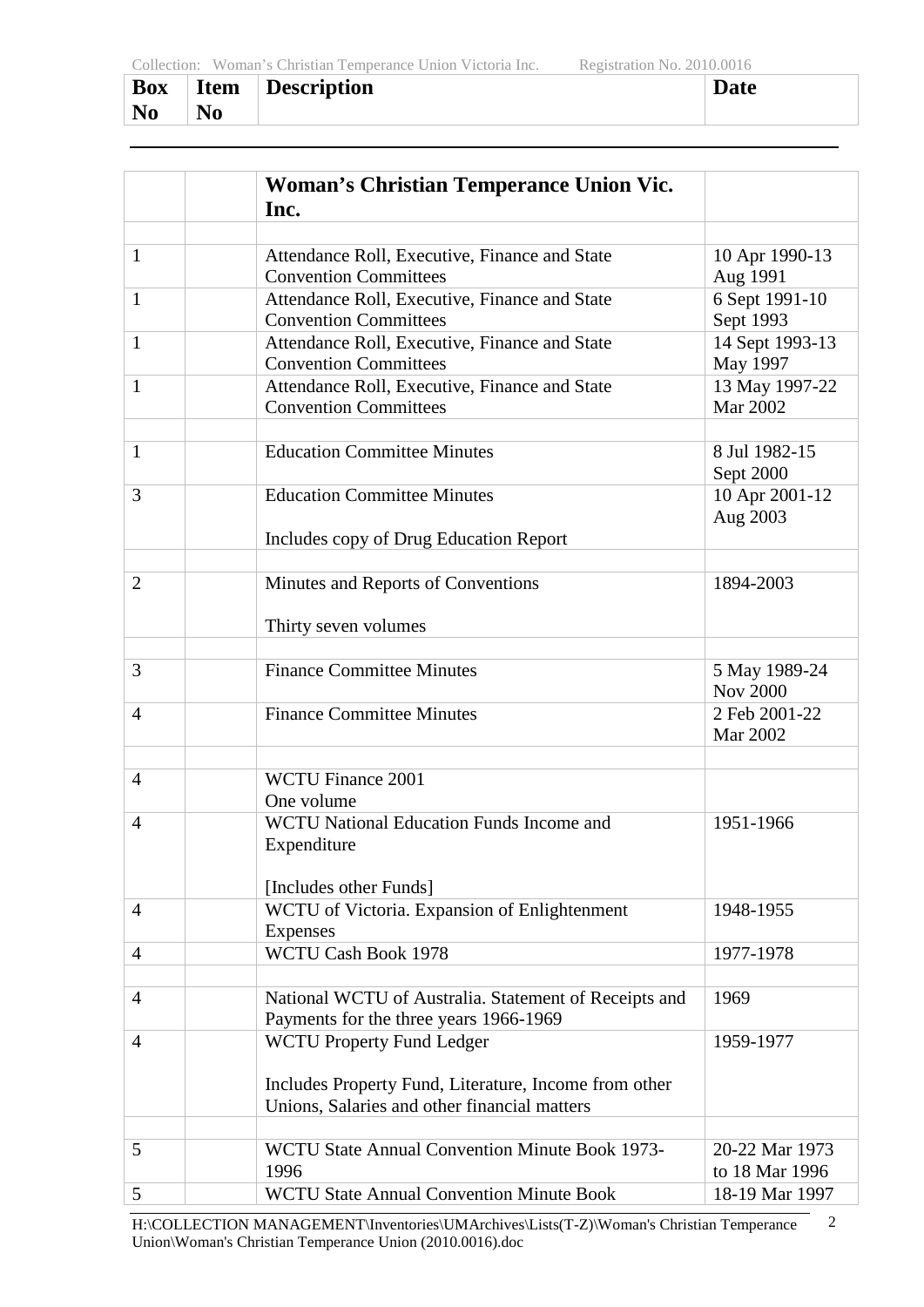| <b>Box</b>     | <b>Item</b>    | Description | Date |
|----------------|----------------|-------------|------|
| N <sub>0</sub> | N <sub>0</sub> |             |      |

|        |                                                                                     | to 5-6 Mar 2002 |
|--------|-------------------------------------------------------------------------------------|-----------------|
| 6      | WCTU of Victoria Inc. 1990 Scrutineer's Book for the                                | 1990            |
|        | 102 <sup>nd</sup> State Convention, March 19 <sup>th</sup> to 21 <sup>st</sup> 1990 |                 |
|        |                                                                                     |                 |
| 6      | Minutes of Victorian Officers Meetings                                              | 5 Jun 1987-28   |
|        |                                                                                     | Apr 1995        |
| 6      | Minutes of Victorian Officers Meetings                                              | 26 May 1995-24  |
|        |                                                                                     | <b>Nov 2000</b> |
| 6      | Minutes of Victorian Officers Meetings                                              | 24 Nov 2000-28  |
|        |                                                                                     | Nov 2003        |
|        |                                                                                     |                 |
| 6      | Minutes of National Administrative Officers Meetings                                | 9 Jan 1978-22   |
|        |                                                                                     | May 1985        |
|        |                                                                                     |                 |
| $\tau$ | Minutes of Meetings of the Executive of the WCTU                                    | 11 Nov 1986-8   |
|        | Victoria Inc.                                                                       | Oct 1991        |
| 8      | Minutes of Meetings of the Executive of the WCTU                                    | 10 Dec 1991-11  |
|        | Victoria Inc.                                                                       | Mar 1997        |
| 8      | Minutes of Meetings of the Executive of the WCTU                                    | 8 May 1997-10   |
|        | Victoria Inc.                                                                       | <b>Oct 2000</b> |
| 9      | Minutes of Meetings of the Executive of the WCTU                                    | 12 Dec 2000-8   |
|        | Victoria Inc.                                                                       | Oct 2002        |
|        |                                                                                     |                 |
| 9      | WCTU Victoria Inc. Special Events Record                                            | 20 Jun 1983-18  |
|        |                                                                                     | Sept 1995       |
|        | Includes events such as Christmas Get-together, Frances                             |                 |
|        | Willard Day, Thanksgiving Day and Half Yearly                                       |                 |
|        | Conference                                                                          |                 |
| 9      |                                                                                     |                 |
|        | Legislation 1961-1995                                                               | 1961-1995       |
|        | Records reports from Victorian and Local Unions on                                  |                 |
|        | activities to lobby local and State governments about                               |                 |
|        | legislation of interest to the WCTU                                                 |                 |
|        |                                                                                     |                 |
| 9      | National WCTU of Australia. Equal Status Department                                 | 1996-1995       |
|        | 1996-1995                                                                           |                 |
|        |                                                                                     |                 |
|        | Includes a note that from April 1981 Equal Status was                               |                 |
|        | included in the Citizenship Department                                              |                 |
|        |                                                                                     |                 |
| 10     | [WCTU Educational Pamphlets and historical accounts                                 | $c.1940s-1980s$ |
|        | of the origins of WCTU]                                                             |                 |
| 10     | [WCTU Educational Pamphlets c.1990s including                                       | c.1990s         |
|        | material from other organisations and overseas                                      |                 |
|        |                                                                                     |                 |
|        | <b>WCTU Local Union Records</b>                                                     |                 |
| 11     | <b>Belmont Minute Book</b>                                                          | Mar 2000-Nov    |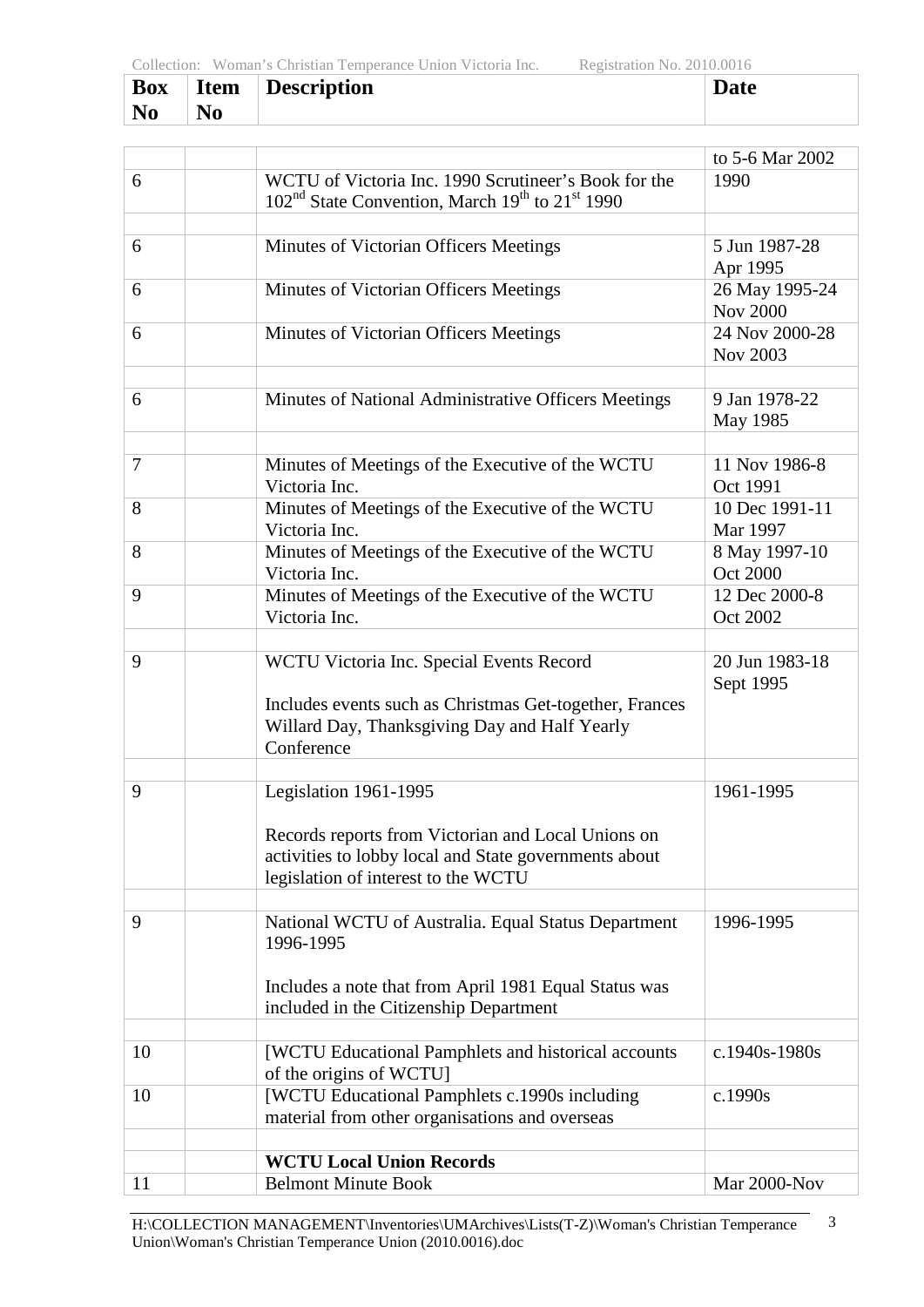| <b>Box</b> | <b>Item</b>    | Description | Date |
|------------|----------------|-------------|------|
| <b>No</b>  | N <sub>0</sub> |             |      |

|    |                                                        | 2006                |
|----|--------------------------------------------------------|---------------------|
| 11 | <b>Belmont Annual Financial Statements</b>             | 1989-2005           |
| 11 | <b>Belmont Annual Financial Statements</b>             | Jul 1985-Jun        |
|    |                                                        | 2006                |
| 11 | <b>Belmont Receipt and Expenditure Book</b>            | Jul 1964-Jun        |
|    |                                                        | 1985                |
| 11 | <b>Belmont Little White Ribboners' Roll</b>            | 1989-1992           |
| 13 | Benalla Receipt and Expenditure Book                   | 1981-1999           |
| 13 | Benalla Income and Expenditure Book                    | Jul 1986-Oct        |
|    |                                                        | 1992                |
| 12 | <b>Bendigo Minute Book</b>                             | Feb 1959-Dec        |
|    |                                                        | 1965                |
| 12 | <b>Bendigo Minute Book</b>                             | Aug 1970-Sept       |
|    |                                                        | 1977                |
| 12 | <b>Bendigo Minute Book</b>                             | 1998-2005           |
| 13 | <b>Brunswick – Fitzroy Minute Book</b>                 | Feb 1984-Feb        |
|    |                                                        | 1993                |
| 13 | Brunswick – Fitzroy Receipt and expenditure book       | Feb 1984-Jul        |
|    |                                                        | 1988                |
| 13 | <b>Croydon Minutes</b>                                 | <b>Jul 1994-Nov</b> |
|    |                                                        | 1999                |
| 11 | <b>Geelong Minutes</b>                                 | May 1988-Nov        |
|    |                                                        | 1997                |
| 11 | <b>Geelong Minutes</b>                                 | Nov 1997-Feb        |
|    |                                                        | 2002                |
| 11 | Geelong notes, letters, drafts                         | c.1994-2002         |
| 11 | Geelong Attendance Book and copies of official letters | Aug 1989-Mar        |
|    |                                                        | 2002                |
| 11 | Geelong Membership list                                | 1987-2002           |
| 13 | Gardiner Receipt and expenditure book                  | Nov 1975-Dec        |
|    |                                                        | 1981                |
| 13 | Horsham                                                | May 1953-11         |
|    |                                                        | Nov 1975            |
| 15 | Horsham Union Roll Book                                | 1940-1968           |
| 15 | Roll Book for unidentified Union [possibly Croydon]    | 1984-1996           |
| 13 | Horsham attendance book                                | 1969-1975           |
| 13 | Midland District Union Minute Book                     | 1997-2001           |
| 13 | Maryborough attendance book                            | Feb 1972-2006       |
| 13 | Maryborough Minutes                                    | 1987-2006           |
| 13 | Mordialloc-Parkdale Minutes                            | Jan 1993-Oct        |
|    |                                                        | 1996                |
| 13 | Northern District conference brochures Sept 2000;      | 1988-1990           |
|    | receipt and expenditure sheets                         |                     |
| 13 | <b>Northern District Minutes</b>                       | 1984-2000           |
| 13 | Northern District Cash Book                            | 1959-1991           |
|    | [dates not continuous]                                 |                     |
| 13 | Ormond Receipt and expenditure book                    | 1977-1989           |
| 13 | Ormond Receipt and expenditure book                    | 1990-1992           |
|    |                                                        |                     |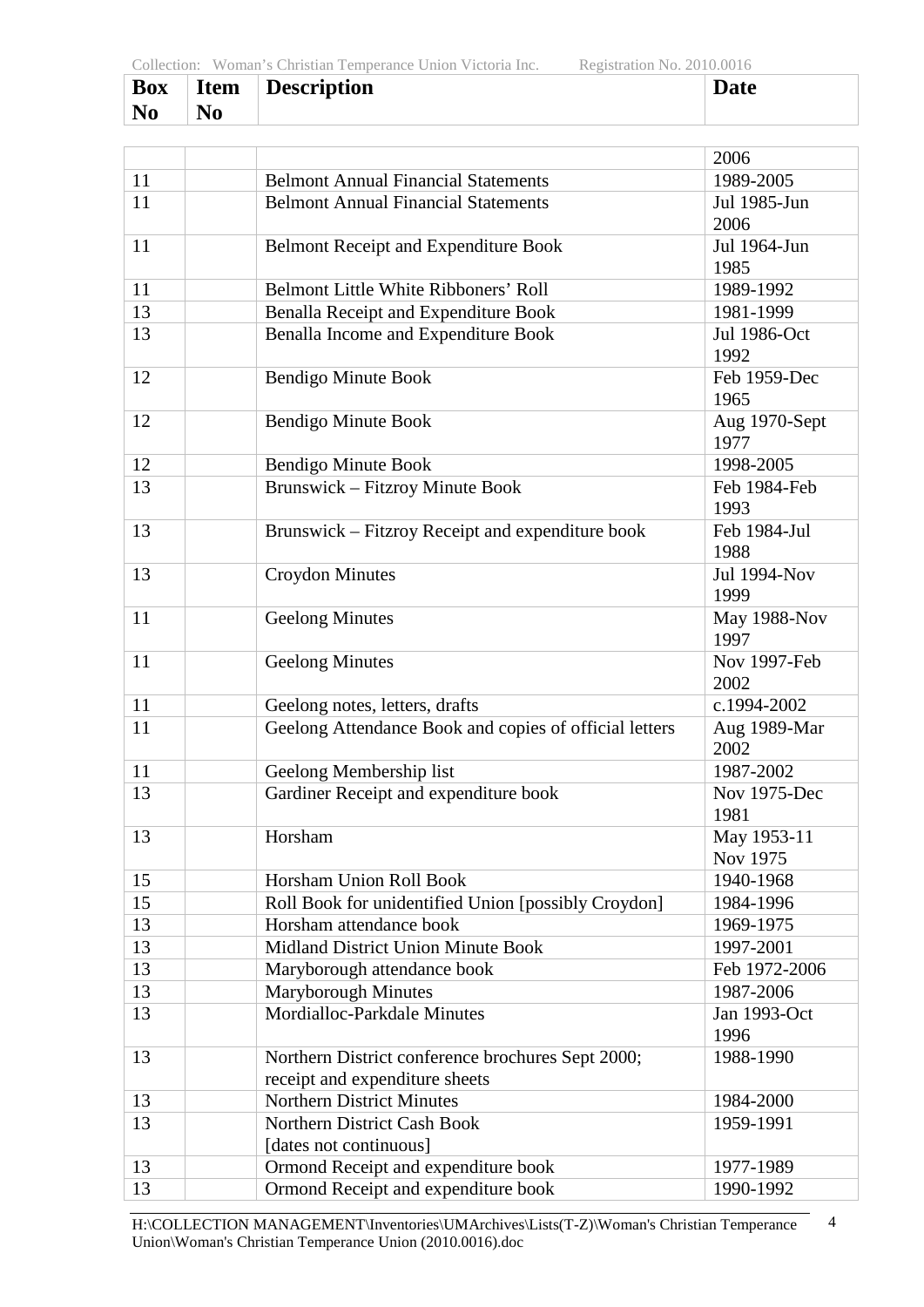| <b>Box</b> | <b>Item</b>    | Description | Date |
|------------|----------------|-------------|------|
| <b>No</b>  | N <sub>0</sub> |             |      |

| 12 | Portland Minutes 1991-2004 and receipt book 1993-2000                                      | 1991-2004                                               |
|----|--------------------------------------------------------------------------------------------|---------------------------------------------------------|
| 12 | Surrey Hills Receipt and expenditure book                                                  | 1952-1966                                               |
| 12 | South-Eastern District Receipt and Expenditure Book                                        | 1990-1994                                               |
| 12 | Warrnambool Income and Expenditure Book                                                    | Nov 1975-Jun<br>1997                                    |
| 12 | White Ribbon Circles (Tasmania), reports and members                                       | 1966-2008                                               |
| 12 | Little White Ribboners record book                                                         | 1952-1994                                               |
|    |                                                                                            |                                                         |
| 14 | <b>Action Topic Papers</b>                                                                 | Dec 1990-Feb<br>1996                                    |
| 14 | <b>WCTU Convention material</b>                                                            | 1977-1990                                               |
| 14 | WCTU Triennial Convention Programs and Reception                                           | 1891-1927                                               |
|    | Cards, 1st to 13 <sup>th</sup> National Conventions                                        |                                                         |
| 14 | <b>WCTU Triennial Convention Programs</b><br>Includes Minutes and Proceedings of the First | 1891 and 1937<br>1933, 1936, 1939,<br>1945, 1951, 1954, |
|    | Intercolonial WCTU convention, Melbourne, 1891; and<br>1937 Golden Jubilee program         | 1957, 1960, 1966                                        |
| 14 | [WCTU Reports from Local Unions]                                                           | 1971-1991                                               |
| 14 | Letters, submissions on matters of concern                                                 | c.1963-2010                                             |
| 14 | [Correspondence regarding purchase of Model of Body<br>Organs for educational purposes]    | 1984                                                    |
| 14 | Report on the National WCTU Program in Darwin, N.T.                                        | 1989                                                    |
| 14 | Report of a visit to Papua New Guinea                                                      | Aug 1991                                                |
| 14 | Correspondence regarding food parcels to the United<br>Kingdom                             | 1946-1947                                               |
| 15 | Friendship to Migrants                                                                     | 1968-1995                                               |
|    | Notes on Local Unions and their activities re migrants                                     |                                                         |
| 15 | Documents re WCTU history and the WCTU Centenary<br>1987                                   |                                                         |
| 15 | Old WCTU literature                                                                        |                                                         |
| 15 | Miscellaneous documents re WCTU history                                                    |                                                         |
| 15 | Miscellaneous documents, early twentieth century                                           |                                                         |
| 15 | News-cutting Book                                                                          | c.1930s                                                 |
| 16 | Pledge Card samples                                                                        |                                                         |
| 16 | <b>WCTU Centenary Diary</b>                                                                | 1982                                                    |
|    | Blank desk diary (2 copies)                                                                |                                                         |
| 16 | WCTU Visitors Book, Kerang Union Centenary, 1989                                           | 1989                                                    |
| 16 | World WCTU Convention Sydney                                                               | $28$ Apr $-4$ May<br>1977                               |
|    | Historical compilation for international visitors                                          |                                                         |
| 16 | Unsorted correspondence and pamphlets                                                      |                                                         |
|    |                                                                                            |                                                         |